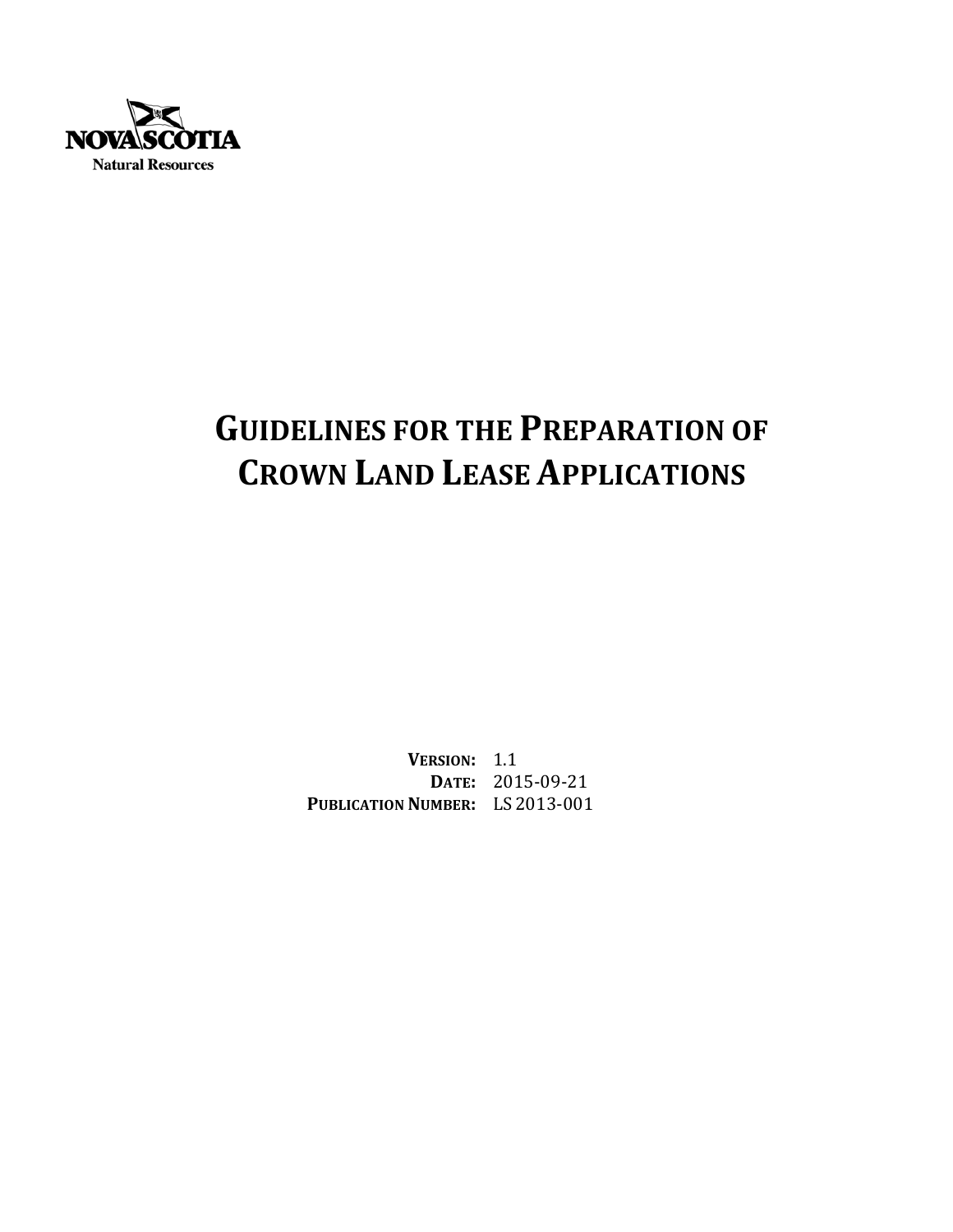# **APPROVED AMENDMENTS**

| <b>Effective Date</b> | <b>Version</b> | <b>Reviewed By</b>                                                                                   | <b>Summary of Changes</b>                                                        |
|-----------------------|----------------|------------------------------------------------------------------------------------------------------|----------------------------------------------------------------------------------|
| 2013-05-03            | 1.0            | Reviewed by Executive Directors and<br>approved by Deputy, Department of<br><b>Natural Resources</b> | Initial release                                                                  |
| 2015-09-21            | 1.1            | Director, Land Services Renewal, Land<br>Services Branch                                             | Included a reference to the online<br>forms included in CrownLINC<br>Release 3.0 |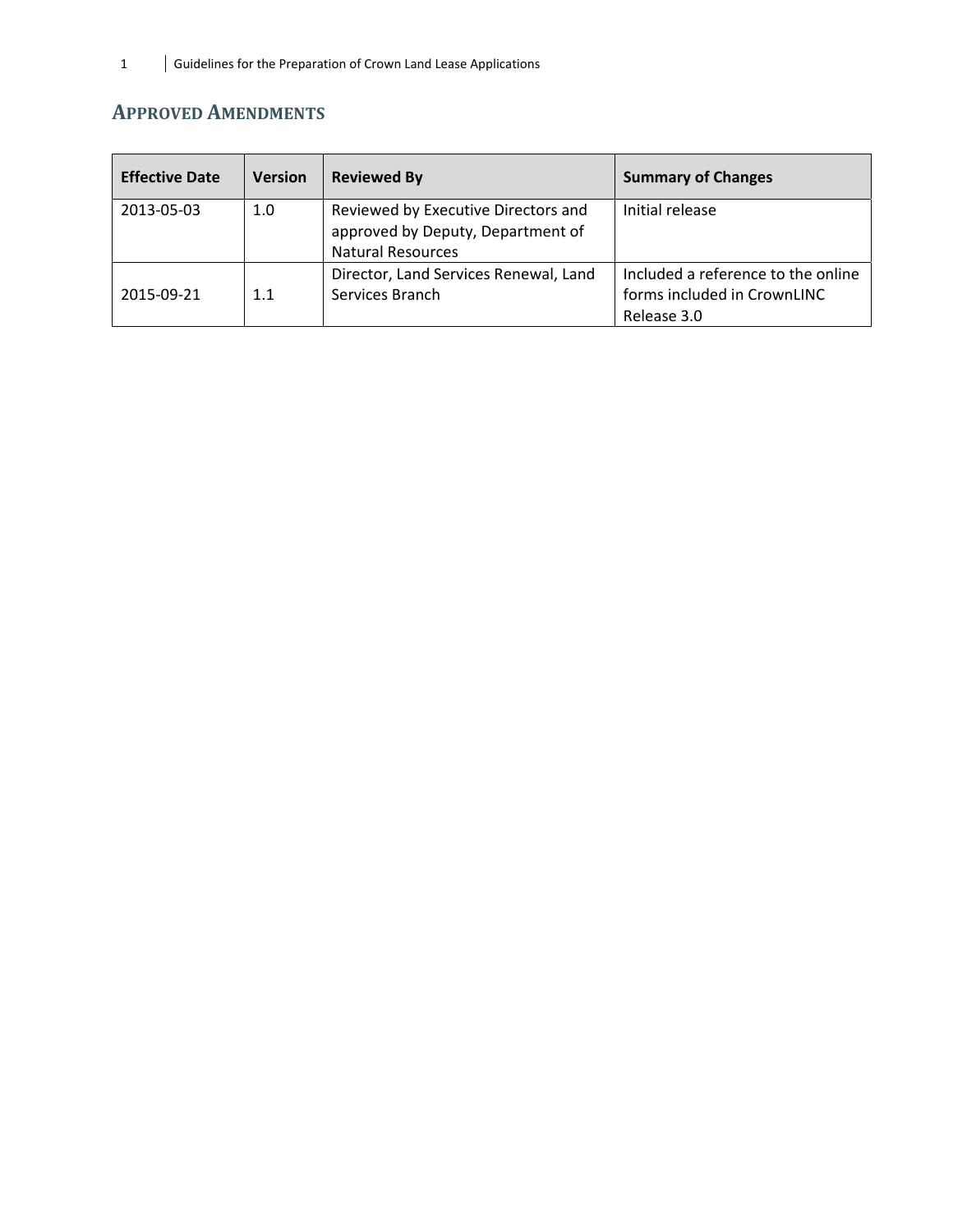# **TABLE OF CONTENTS**

| $\mathbf{1}$   |     |  |  |  |  |
|----------------|-----|--|--|--|--|
|                | 1.1 |  |  |  |  |
|                | 1.1 |  |  |  |  |
|                | 1.2 |  |  |  |  |
|                | 1.3 |  |  |  |  |
| $\overline{2}$ |     |  |  |  |  |
| 3              |     |  |  |  |  |
|                | 3.1 |  |  |  |  |
|                | 3.2 |  |  |  |  |
| $\overline{4}$ |     |  |  |  |  |
|                | 4.1 |  |  |  |  |
|                | 4.2 |  |  |  |  |
|                | 4.3 |  |  |  |  |
|                | 4.4 |  |  |  |  |
|                | 4.5 |  |  |  |  |
|                | 4.6 |  |  |  |  |
|                | 4.7 |  |  |  |  |
| 5              |     |  |  |  |  |
|                | 5.1 |  |  |  |  |
|                | 5.2 |  |  |  |  |
|                | 5.3 |  |  |  |  |
|                | 5.4 |  |  |  |  |
| 6              |     |  |  |  |  |
|                | 6.1 |  |  |  |  |
|                | 6.2 |  |  |  |  |
|                | 6.3 |  |  |  |  |
|                | 6.4 |  |  |  |  |
|                | 6.5 |  |  |  |  |
| 7              |     |  |  |  |  |
| 8              |     |  |  |  |  |
|                |     |  |  |  |  |
|                |     |  |  |  |  |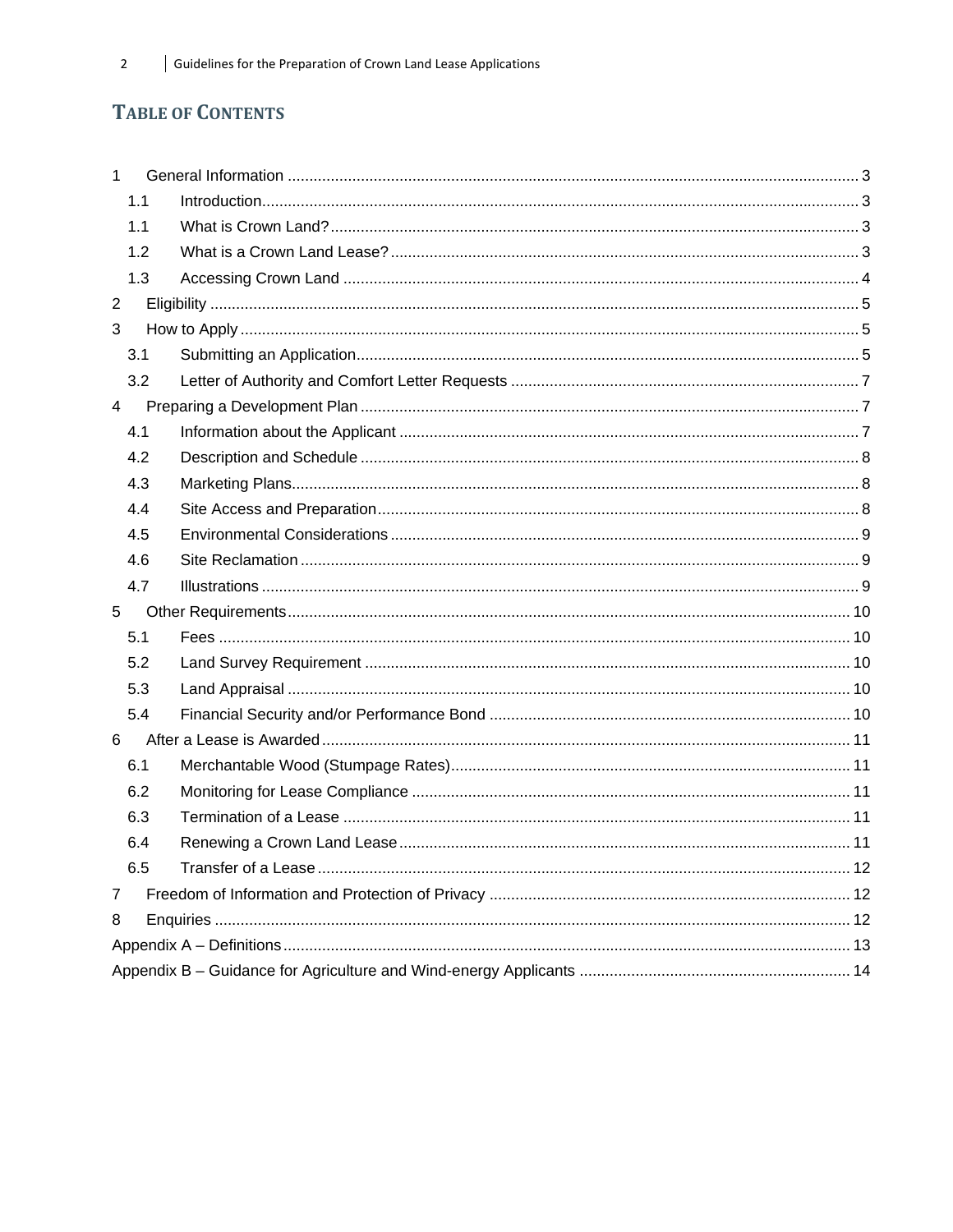# **1 GENERAL INFORMATION**

## **1.1 Introduction**

The Department of Natural Resources (DNR) administers activities conducted on Crown lands pursuant to the *Crown Lands Act*. Crown lands are considered public assets which can be used for a variety of beneficial uses including recreation, conservation and for economic development purposes. DNR has adopted a proactive approach to land asset management and has identified that availability of Crown lands can be an important component for economic and social enterprises and for community development.

One of the authorities used to manage Crown lands are long-term land leases. Leases can be issued in response to an application or as a result of a public tendering process initiated by DNR. The Guidelines for the Preparation of Crown Land Lease Applications has been developed to explain the process and requirements for applying for a Crown land lease. The Guideline does not apply to tendering situations.

The Guideline outlines the following topics:

- how to make an application;
- the application review process followed by DNR;
- requirements of a development plan;
- an explanation of fees and other requirements such as land surveys, land market value appraisals and financial securities and/or performance bonds;
- the monitoring process for lease compliance; and
- how to renew or transfer a lease.

#### **1.1 What is Crown Land?**

Crown land means all or any part of land under the administration and control of the Minister of Natural Resources as defined in the *Crown Lands Act* and *Beaches Act* including freshwater submerged areas.

Of the 5.53 million hectares of land in Nova Scotia, about 1.54 million hectares (3.8 million acres) or about 28% of the province is DNR Crown land (as of March 2013). Most of the submerged lands (the seabed) along the Province's 9,000 km of coastline and beds of fresh water lakes are also considered Crown land.

The Province owns other land across Nova Scotia, including wilderness protected areas, highways, roads, schools, housing developments, and provincial buildings; however, land that is managed and administered by other departments is not considered Crown land and is not covered by this Guideline.

#### **1.2 What is a Crown Land Lease?**

A Crown land lease is a long‐term authority issued to allow for specific activities on Crown land. The Crown Land Leasing Policy, administered by the DNR Land Services Branch, sets out conditions for the use of Crown land under a lease agreement. Crown land is a resource to be used for the benefit of all Nova Scotians; therefore, a number of considerations must be evaluated prior to the issuance of a Crown land lease.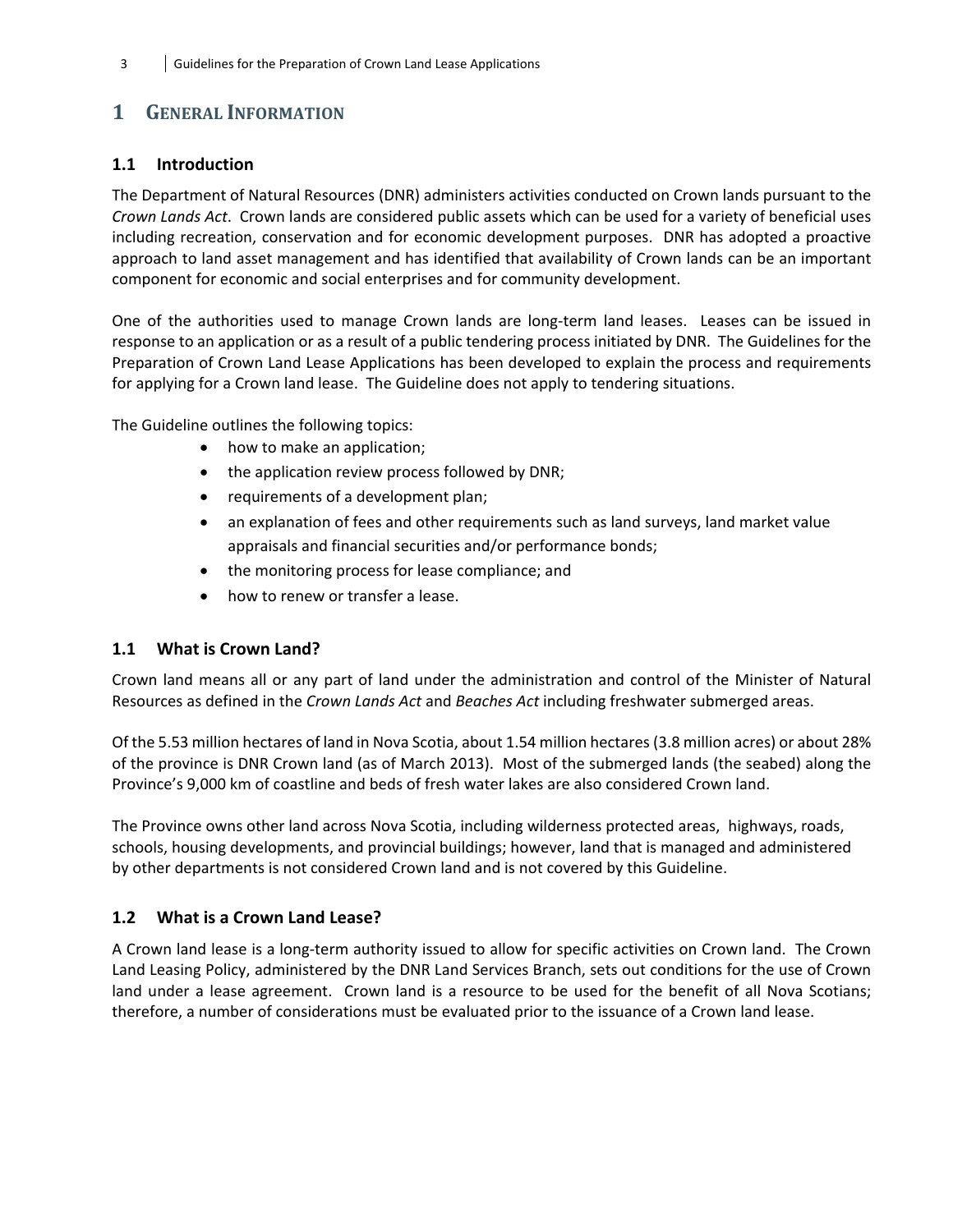#### 4 Guidelines for the Preparation of Crown Land Lease Applications

Examples of activities that may be conducted under a Crown land lease are set out below:

- **•** *Agriculture:* Maple syrup production, blueberry cultivation or cranberry harvesting.
- *Wind‐energy Generation:* Construction and operation of a wind farm.
- *Communication:* Construction, maintenance, and operation of telecommunications towers and related equipment.
- *Submerged Land:* Marina operations, tidal power generation or utility cable landing sites.
- *Mineral Resources Development:* Mineral production operations.

**Note:** Crown lands are not leased for residential purposes.

A Crown land lease may be granted for a term of up to 20 years and can be renewed for an additional 20 year period, depending on the activity. A lease provides authority to conduct activities on Crown lands; however, additional authorities and approvals may be required depending on the activity and resource being developed. It is the lessee's responsibility to obtain any permission from other government agencies to execute their undertaking.

A sample Crown land lease agreement can be downloaded from the DNR website.

#### **1.3 Accessing Crown Land**

There are two ways to access Crown land for the purpose of leasing.

- 1. **Application:** DNR will review applications for Crown land leases. Applicants must complete and submit an Application for the Use of Crown Land (see Section 3 ‐ How to Apply). The lease application must be limited to the area required for the proposed activities.
- 2. **Tender:** DNR may evaluate opportunities for leasing of Crown land for specific purposes. The areas of Crown land identified as part of this process are made available to interested parties through a public tendering process. The tendering process involves issuing a Request for Proposal (RFP) for predefined and specific uses (for example, maple syrup development or wind-energy conversion). A detailed description of the process for responding to an RFP and a description of the evaluation criteria will be included in the RFP document. This Guide does not apply to tender situations.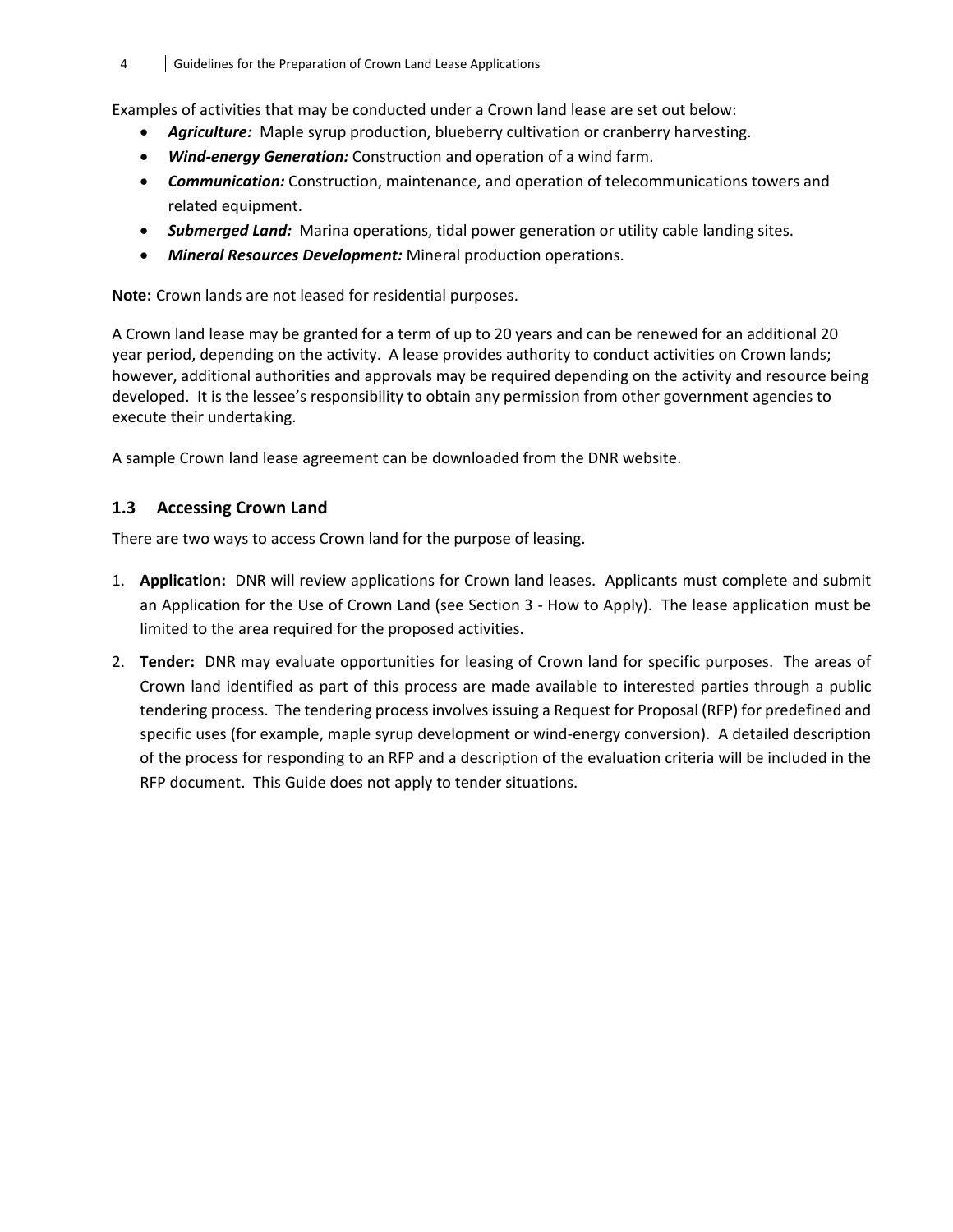# **2 ELIGIBILITY**

- 1. An Applicant must be one of the following:
	- a. an individual at least 19 years of age;
	- b. an organization registered at the Nova Scotia Registry of Joint Stock Companies or incorporated under the laws of Canada; or
	- c. a municipality of Nova Scotia.
- 2. An application from an organization listed in item b above must include up-to-date business registration information, which indicates that it is considered to be in good standing.

# **3 HOW TO APPLY**

## **3.1 Submitting an Application**

Requests for Crown land areas will be reviewed on a first come, first served basis. If multiple requests for the same Crown land area(s) are received, a public tendering process may be initiated. An application may be rejected if the proposed activity is not considered to be in the best interest of the Province or at any time during the lease review process if information is received that would make the requested area not suitable for the requested purpose.

Requests for Crown land areas may be initiated by submitting an Application for the Use or Sale of Crown Land online. For more information about how to submit an application online, please go to http://novascotia.ca/natr/land/application.asp. The form can also be downloaded from the DNR website.

## **STEP 1 Application Submission and Initial Review**

- 1. Requests for Crown land leases are reviewed following DNR receiving an Application for the Use or Sale of Crown Land. The completed application form must be submitted to the DNR Land Services Branch.
- 2. DNR will complete an initial review of the application (normally completed in 10 business days) to determine:
	- **a.** if the area requested is under the administration of the DNR,
	- **b.** whether any legal encumbrances exist on the area that would interfere with the proposed activity, and
	- **c.** if the proposed activity fits within the department's policies and programs related to the use of Crown land.
- 3. DNR will inform Applicants of the outcome of the initial review indicating that:
	- **a.** the application cannot proceed for the reasons stated following the review;
	- **b.** the application can proceed to the next step; and/or
	- **c.** if necessary, provide interim authority to the Applicant for access to the land for further evaluation of resources (see Section 3.2 ‐ Letter of Authority and Comfort Letter Requests).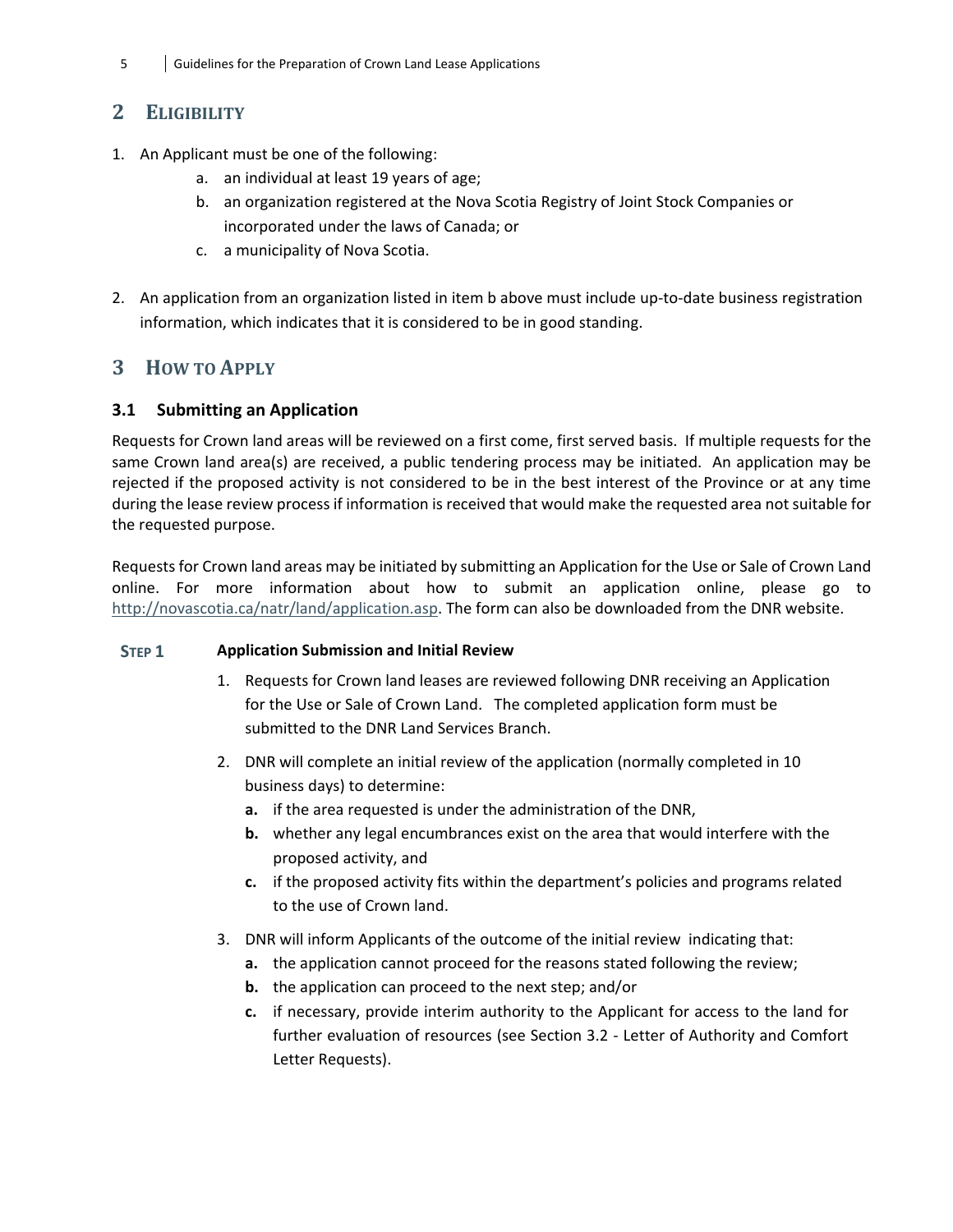#### **STEP 2 Development Plan Submission and Review**

- 1. When Step 1 is successfully completed, the Applicant will be provided up to 60 days to submit a Development Plan describing the proposed activity in detail. The requirements for a Development Plan are outlined in Section 4.
- 2. Development Plans are evaluated based on the potential to conduct an acceptable activity and, if applicable, operate a viable business. The Applicant may be asked to provide additional information if the Development Plan is considered incomplete or if DNR requires clarifications.

In order to assess the Development Plan, DNR will:

- **a.** initiate an Integrated Resource Management (IRM) review, which is a planning and decision‐making process used by the department to consider all of the potential uses of land, and determine whether the requested activity optimizes land use;
- **b.** where necessary, refer the application to other provincial departments or agencies for review and recommendation (for example, the Department of Agriculture for a request to lease land for agricultural purposes);
- **c.** conduct aboriginal consultations to evaluate the potential impact of the proposed activity on aboriginal rights and interests. As part of the consultation process, the Applicant may be required to do one or more of the following:
	- o conduct studies or research regarding Mi'kmaq interests within and in the vicinity of the requested Crown land;
	- o modify activities proposed for the requested Crown land to accommodate adverse impact(s) on aboriginal and treaty rights;
	- o make reasonable effort to negotiate, enter into and implement a benefits agreement with the Mi'kmaq through the Assembly of Nova Scotia Mi'kmaq Chiefs;
	- o provide continued access to the Mi'kmaq for traditional activities (fishing, hunting and harvesting for domestic purposes);
	- o respect culturally significant areas important to the Mi'kmaq and provide them with continued access to those sites.

#### **STEP 3 Obtain Approval and Issue Lease**

- 1. When Step 2 is successfully completed, DNR will send a Letter of Offer to the Applicant which sets out the conditions and identifies any further requirements (for example, provincial environmental assessment requirement, additional consultations with the Mi'kmaq of Nova Scotia, the need for a survey plan or land appraisal).
- 2. The Letter of Offer will include an expiry date by which time the Applicant must have signed and returned the Letter of Offer.
- 3. When the Applicant has met all the conditions and any further requirements described in the Letter of Offer, DNR will prepare the appropriate documents for final approval by the Minister or Executive Council.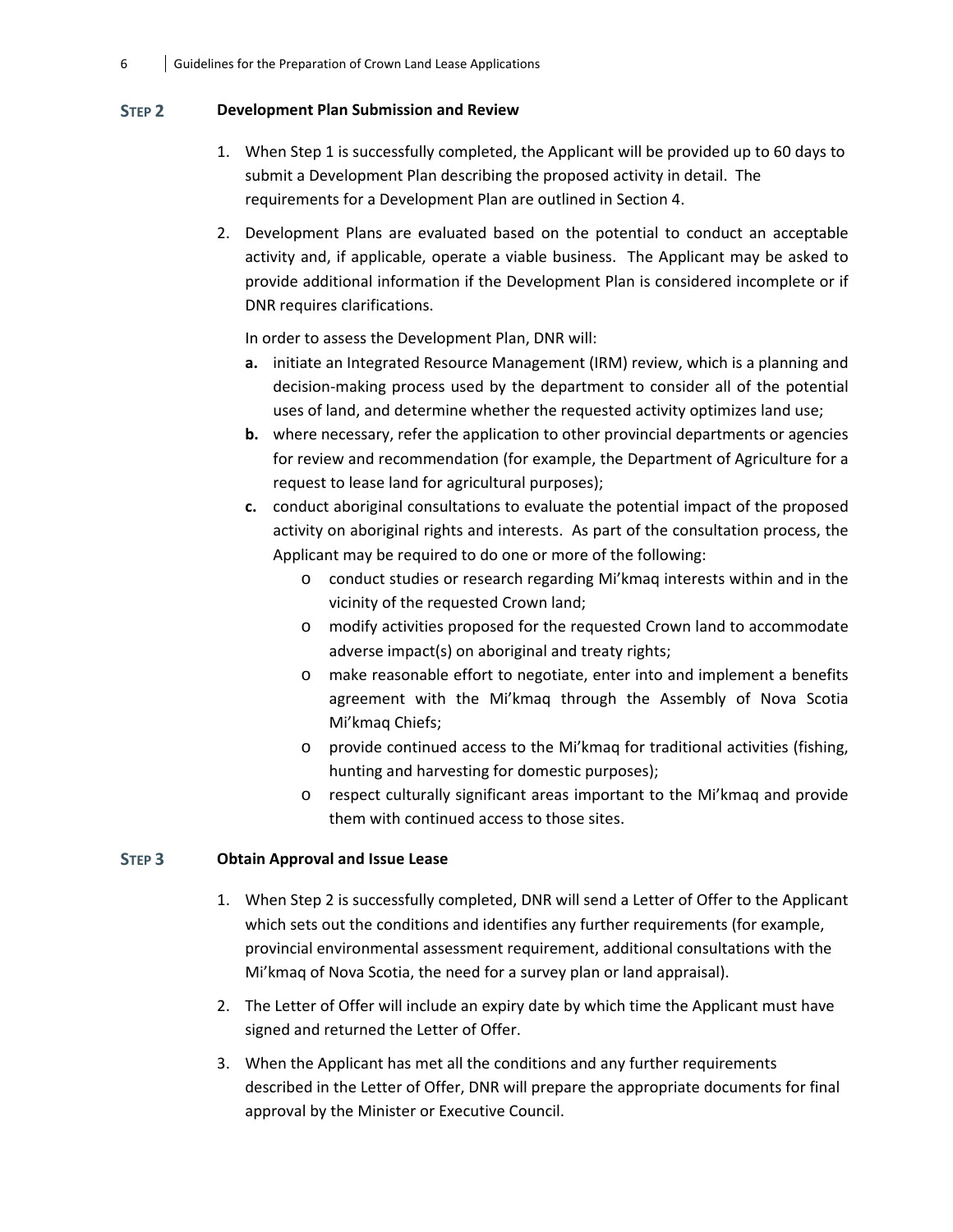- 4. If final approval is granted, a lease will be sent to the Applicant for signature. The lease will outline all the obligations of the lessee including reference to the Approved Development Plan which sets out the authorized activities.
- 5. Once the signed lease is received from the Applicant, it will be signed by the Minister or his delegate and a copy will be returned to the Applicant.
- 6. The department will record the lease at the Land Registry.

#### **3.2 Letter of Authority and Comfort Letter Requests**

- 1. Letters of Authority may be issued to allow interim access to Crown land. Anytime after Step 1 has been completed successfully, an Applicant may request a Letter of Authority to authorize access to the requested Crown land to confirm the quality and quantity of the resources expected to be developed or to confirm other attributes of the requested land.
- 2. An Applicant may request a Comfort Letter to confirm that their Application for the Use of Crown Land has been received by DNR and is under review.

## **4 PREPARING A DEVELOPMENT PLAN**

Development Plans must clearly describe the activities proposed during the term of a lease. An Approved Development Plan will be referenced in the lease document indicating what activities are authorized and when they will occur.

The detail required in the plan is dependent on the scale and scope of the proposed activities. The plan must include information to support a sustainable business or activity from a social, technical, economic, and environmental perspective.

At the end of the lease term the area leased must be rehabilitated or reclaimed as closely as possible to its original state or to an agreed upon alternate use. A detailed plan will be required for decommissioning and reclaiming the site to a condition suitable to DNR once the undertaking has been completed.

For applications related to agriculture and wind-energy use, further guidance on specific information requirements is available in Appendix B.

The following describes the information that must be included in the Development Plan:

#### **4.1 Information about the Applicant**

- 1. Include the Applicant Name and describe any changesto Applicant information provided in the Application for the Use of Crown Land form.
- 2. Provide a personal or corporate history indicating past experience and how this is relevant to the proposed undertaking.
- 3. Provide the names of individuals who will manage the operations on a day to day basis and who are expected to be familiar with the lease obligations.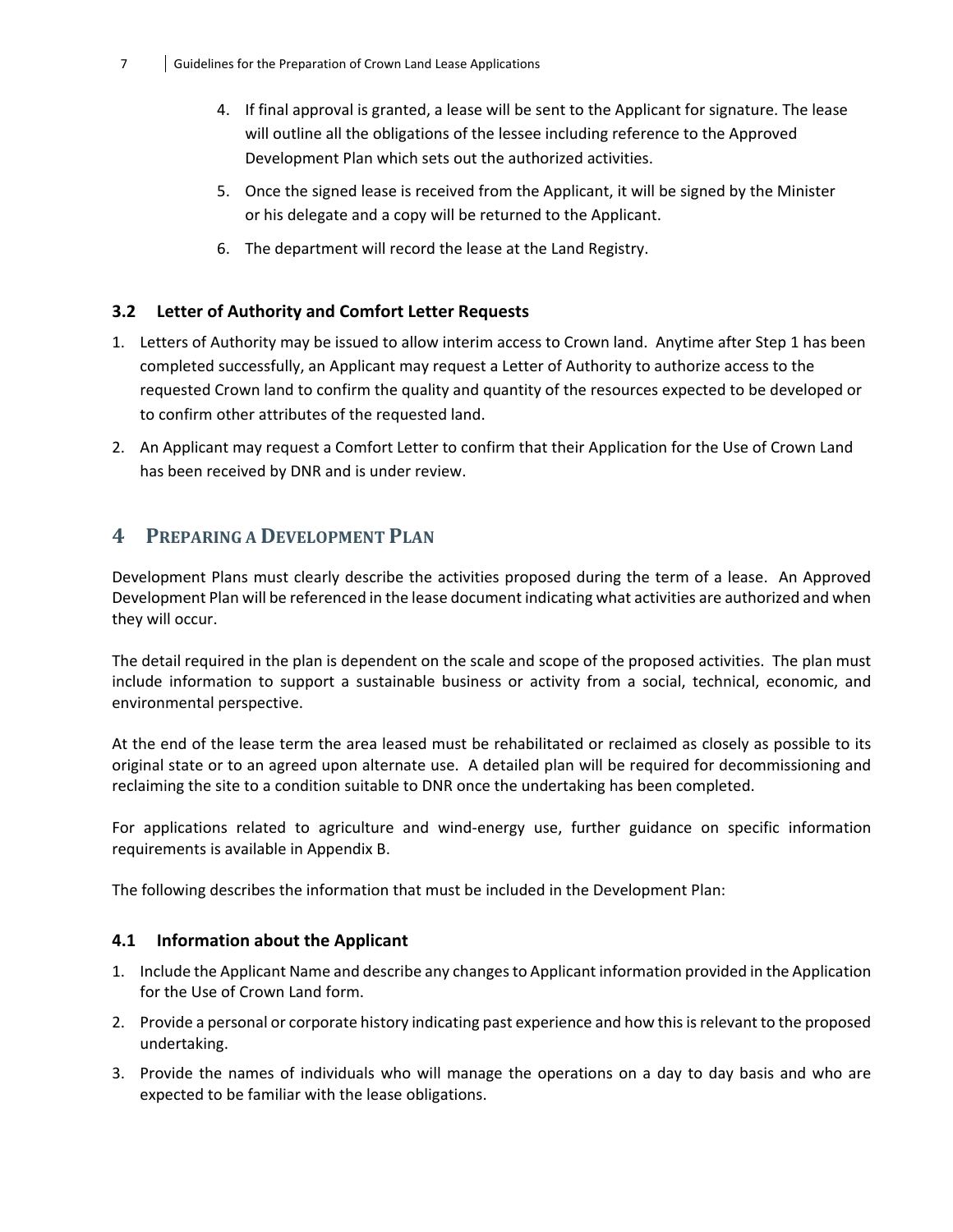4. Provide two (2) personal or professional references including the reference contact names, along with his/her phone number, fax number and email address. The information provided should identify why the references are relevant to the proposed undertaking.

# **4.2 Description and Schedule**

- 1. Indicate current land use(s) on and adjacent to the requested Crown areas.
- 2. Describe the proposed activity and schedule to be conducted under a lease agreement, including but not limited to:
	- **a.** Areas (hectares or acres) to be developed annually,
	- **b.** Products and production expected annually,
	- **c.** Equipment and human resources required for various undertakings,
	- **d.** Financial investments required for each major phase of development.
- 3. Methods to be employed including forest management silviculture practices.
- 4. Total estimated staffing requirements including position descriptions and skills required.
- 5. Sources of financing for the project.
- 6. Provide a statement indicating knowledge of and compliance with applicable federal, provincial and municipal rules and by‐laws. For example the *Forests Act* and Wildlife Habitat and Watercourses Protection Regulations made under Section 40 of the *Forests Act*.
- 7. Provide proof of insurability for required liability insurance as specified in the Liability and Insurance paragraph of the Lease Agreement.

## **4.3 Marketing Plans**

1. Describe the marketing plan for all products produced.

#### **4.4 Site Access and Preparation**

- 1. An illustration is required showing the entire Crown land application area and required infrastructure. Refer to the pertinent illustrations in the Application for the Use of Crown Land form; if necessary add updated illustrations to this section of the Development Plan.
- 2. Provide proof of permission from adjacent or other landownersregarding any required access over private land or from the owner of the up-land adjacent to the shore if the application is for activity on submerged Crown land.
- **3.** Describe existing infrastructure and services available to be utilized (for example, water supply, sewage treatment facilities, roads, electrical power access) and any new trails, roads, or services required to be constructed.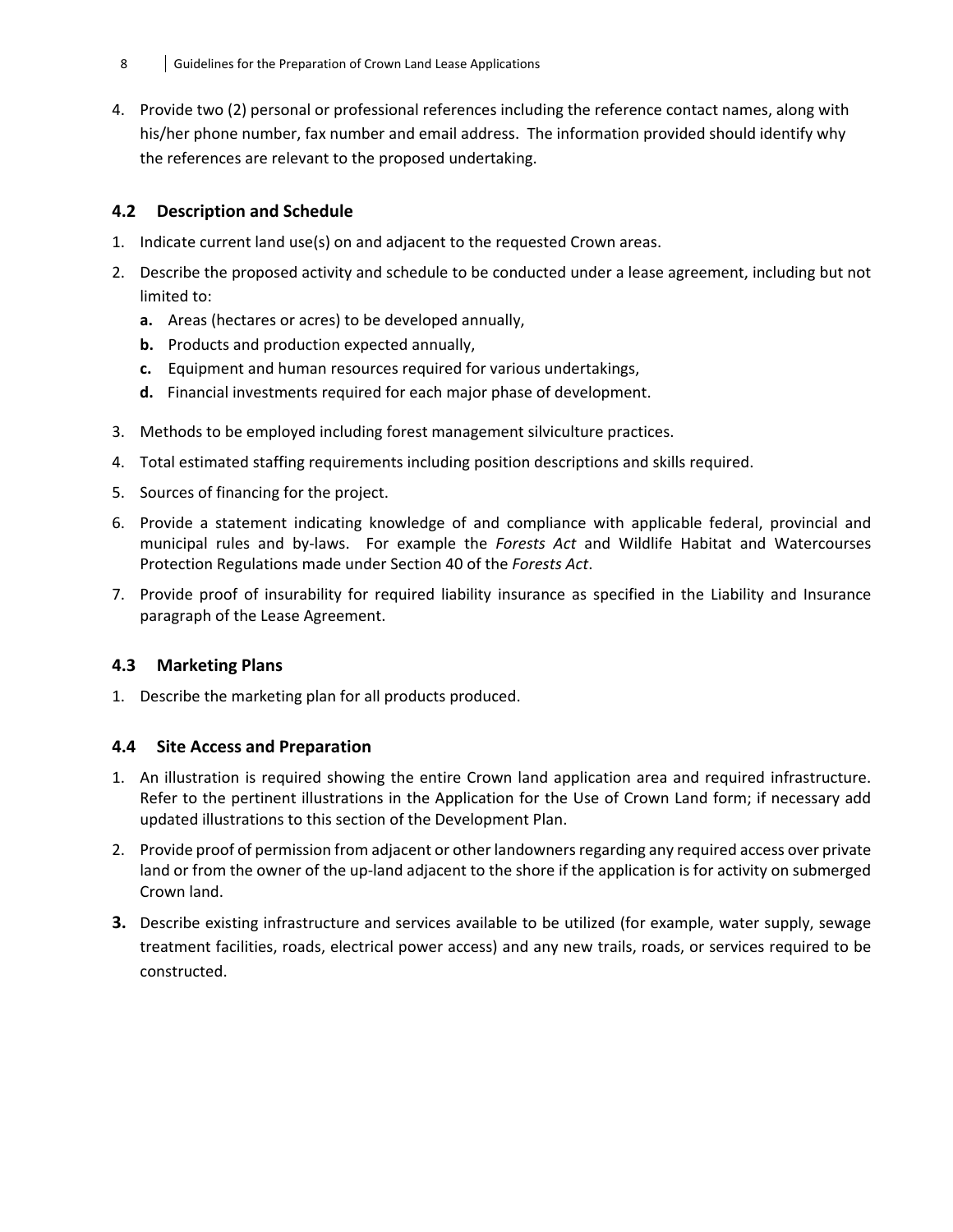9 Guidelines for the Preparation of Crown Land Lease Applications

#### **4.5 Environmental Considerations**

- 1. Provide a description of applicable environmental legislation and policies that may apply to the proposed activities.
- 2. Describe predicted environmental impacts including mitigation methods to be applied to minimize impacts on land, air, water, wildlife and plants.
- 3. Provide a management plan for any process wastes or by‐products produced.
- 4. Provide a materials management plan and a response strategy or contingency plans for environmental emergencies (on-site and during transportation activities), such as the accidental spillage of fuels, herbicides, pesticides, etc.
- 5. Describe site traffic flow with expected volumes and types of vehicles;
- 6. Describe fire prevention and control measures (including acknowledgement of the requirement to notify DNR prior to on‐site burning activity).

#### **4.6 Site Reclamation**

- 1. Provide a plan for decommissioning and reclaiming the site to a condition suitable to DNR following termination of the lease. The plan must detail how the leased area will be re‐integrated into the surrounding landscape, including:
	- **a.** A schedule of the activities.
	- **b.** A high-level cost estimate of the major components of the reclamation plan (for example, removal of infrastructure and buildings and re‐vegetation).

#### **4.7 Illustrations**

- 1. Include as many illustrations as are necessary to support the Development Plan. Examples of what should be shown on a site illustration include the following:
	- **a.** Indicate the current uses of all areas shown on the plan.
	- **b.** Schedule and location of development and production areas.
	- **c.** Proposed structures, including processing equipment.
	- **d.** Water supply wells and pipelines.
	- **e.** Sewage treatment services.
	- **f.** Roads (new and existing).
	- **g.** Electrical power infrastructure.
- 2. Site illustrations must be at an appropriate scale for clarity and include a north arrow and legend.

**Note:** Additional illustrations are not required when there has been no change in the site map submitted with the initial Application for the Use of Crown Land form.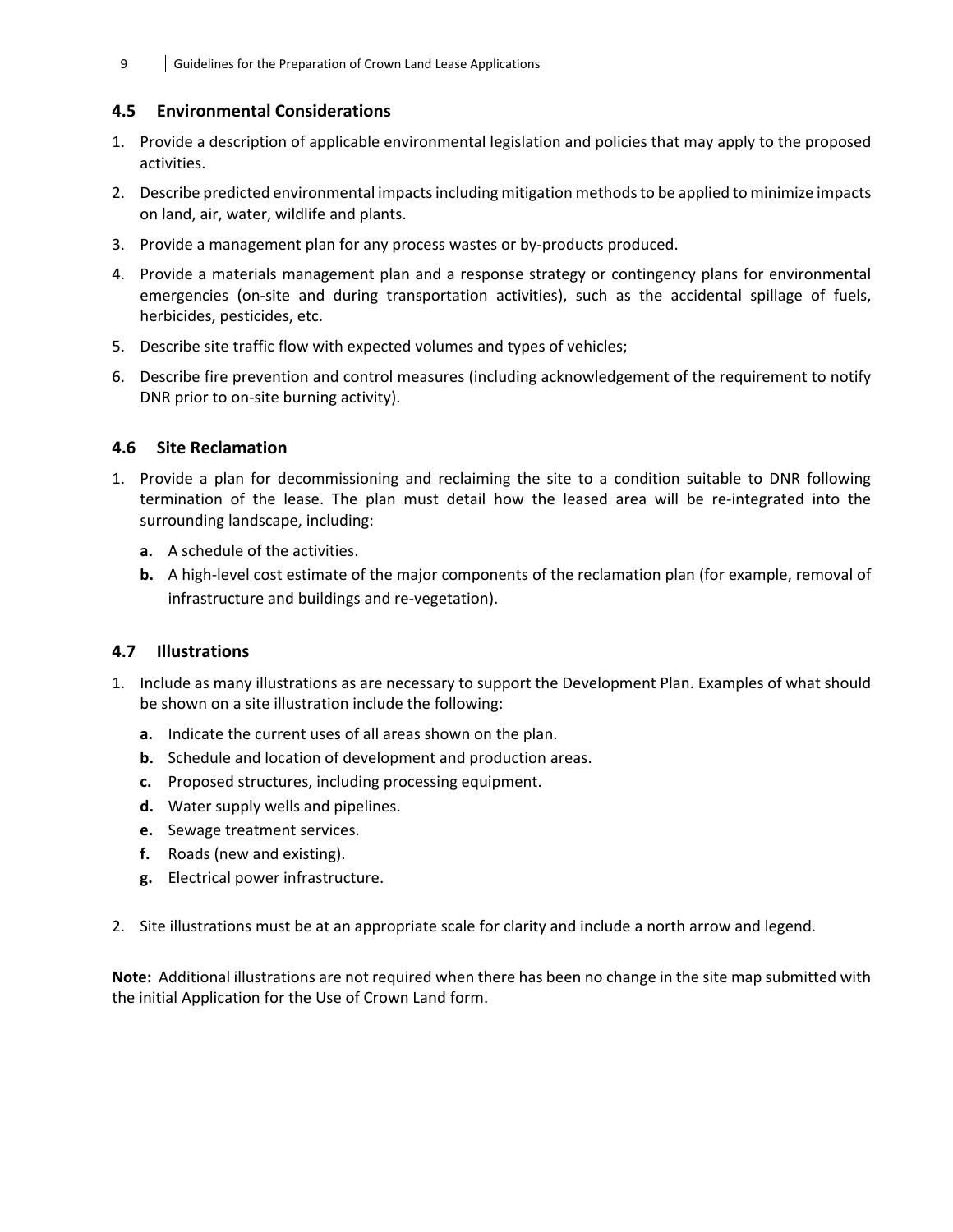# **5 OTHER REQUIREMENTS**

#### **5.1 Fees**

Applicable fees and rents are detailed in the DNR "Guidelines for Fees for Activities on Crown Land" document, which is posted on the DNR website. Rental rates may be revised at specified times as indicated in the lease agreement.

## **5.2 Land Survey Requirement**

- 1. In most cases a survey of the prescribed boundaries of a lease is required. If a pre‐existing land parcel description is available, a new survey may not be required. The Applicant will be advised if a survey is not required.
- 2. If a survey is required, the lease will not be issued until a copy of the survey plan has been received by DNR.
- 3. Surveys must be prepared by a Nova Scotia Land Surveyor who is a member of the Association of Nova Scotia Land Surveyors.
- 4. The cost of any required survey is the responsibility of the Applicant.

## **5.3 Land Appraisal**

- 1. A market valuation is normally required to determine the rental rate for the lease. In most cases, the market value of the Crown land involved in the lease will be determined through an appraisal conducted by an Accredited Appraiser Canadian Institute (AACI) appraiser. The Applicant will be advised if an appraisal is not required.
- 2. The appraisal must be conducted with the duty of care of the appraiser to DNR as land owner. A copy of the appraisal must be submitted to the DNR prior to the issuance of a lease agreement.
- 3. The cost of any required appraisal is the responsibility of the Applicant.

#### **5.4 Financial Security and/or Performance Bond**

- 1. A financial security and/or performance bond may be required from the Applicant where it is deemed necessary to protect the public from liabilities associated with the undertaking, for example, the anticipated site reclamation costs at termination of the lease agreement.
- 2. The required financial security(s) will be established by DNR and incorporated into the lease.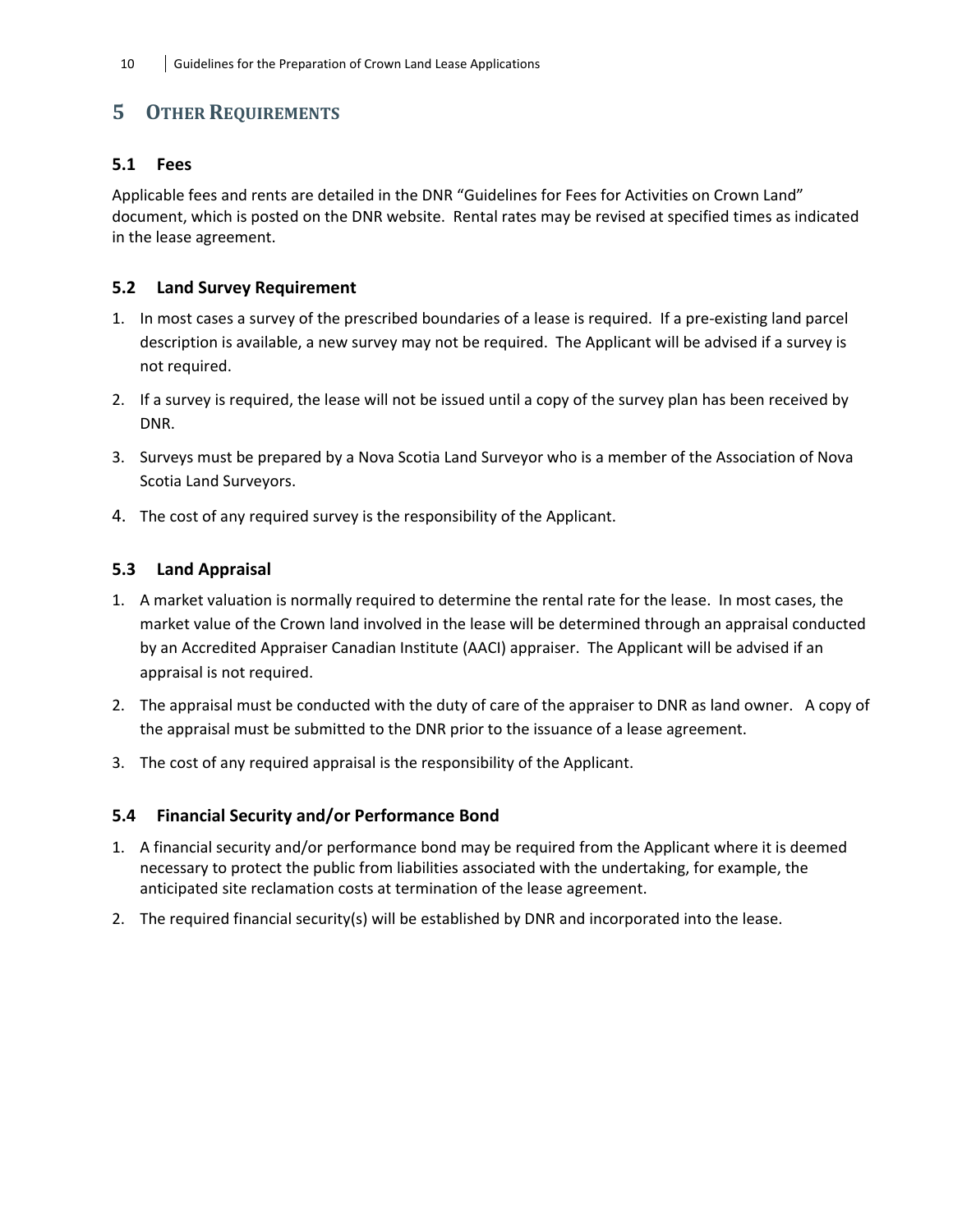# **6 AFTER A LEASE IS AWARDED**

#### **6.1 Merchantable Wood (Stumpage Rates)**

- 1. Merchantable wood remains the property of the Province and no wood may be removed or used without the prior written approval of DNR. If permission is granted for removal or use of wood products, all merchantable wood must be saved by the lessee and paid for at the DNR stumpage rates in effect at the time of cutting (see Removal of Trees in sample Crown land lease agreement).
- 2. For details on the current stumpage rates and how to submit fees, contact the DNR Regional Services Branch (see Section 8 – Enquires for Field Office contact information).

#### **6.2 Monitoring for Lease Compliance**

- 1. DNR will monitor the activities of lessees through periodic performance or compliance audits and site checks throughout the duration of the lease. The lessee is obliged to cooperate and be available during audits and site checks, if requested by DNR to attend.
- 2. A lessee must submit an Annual Activity Report to DNR no later than 60 days after the day and month of the anniversary date of the lease. This report will serve as a compliance monitoring tool during the term of the lease.
- 3. The Annual Activity Report form can be downloaded from the DNR Website. Paper copies are also available at Natural Resources Offices (see Section 8 – Enquires for contact information).

#### **6.3 Termination of a Lease**

- 1. A lease may be terminated by DNR at any time during the term of the lease if:
	- **a.** rent or other payments have not been made on the date due;
	- **b.** the leased property is used for any purpose other than that for which it is leased;
	- **c.** the lessee fails to submit an Annual Activity Report on time; or
	- **d.** the lessee has failed to remedy any non-compliance with the lease (including the Approved Development Plan) after being given notice of non‐compliance as stipulated in the lease agreement.
- 2. Prior to terminating a lease, DNR will give notice in writing to the lessee as per terms set out in the lease document.
- 3. A lessee may make a request to terminate the lease subject to DNR approval.

#### **6.4 Renewing a Crown Land Lease**

To initiate a renewal of an existing lease an Application for the Use of Crown Land form must be submitted to DNR at least six (6) months prior to the expiration of the lease together with a revised Development Plan.

The following checklist describes the information that must be included in the revised Development Plan:

- 1. Proposed site activities (if changed) for the next lease term or a statement that the site activities remain the same – as per Section 4.2.
- 2. Production schedule (if applicable) for the next lease term as per Section 4.2.
- 3. Environmental considerations (if changed) as per Section 4.5.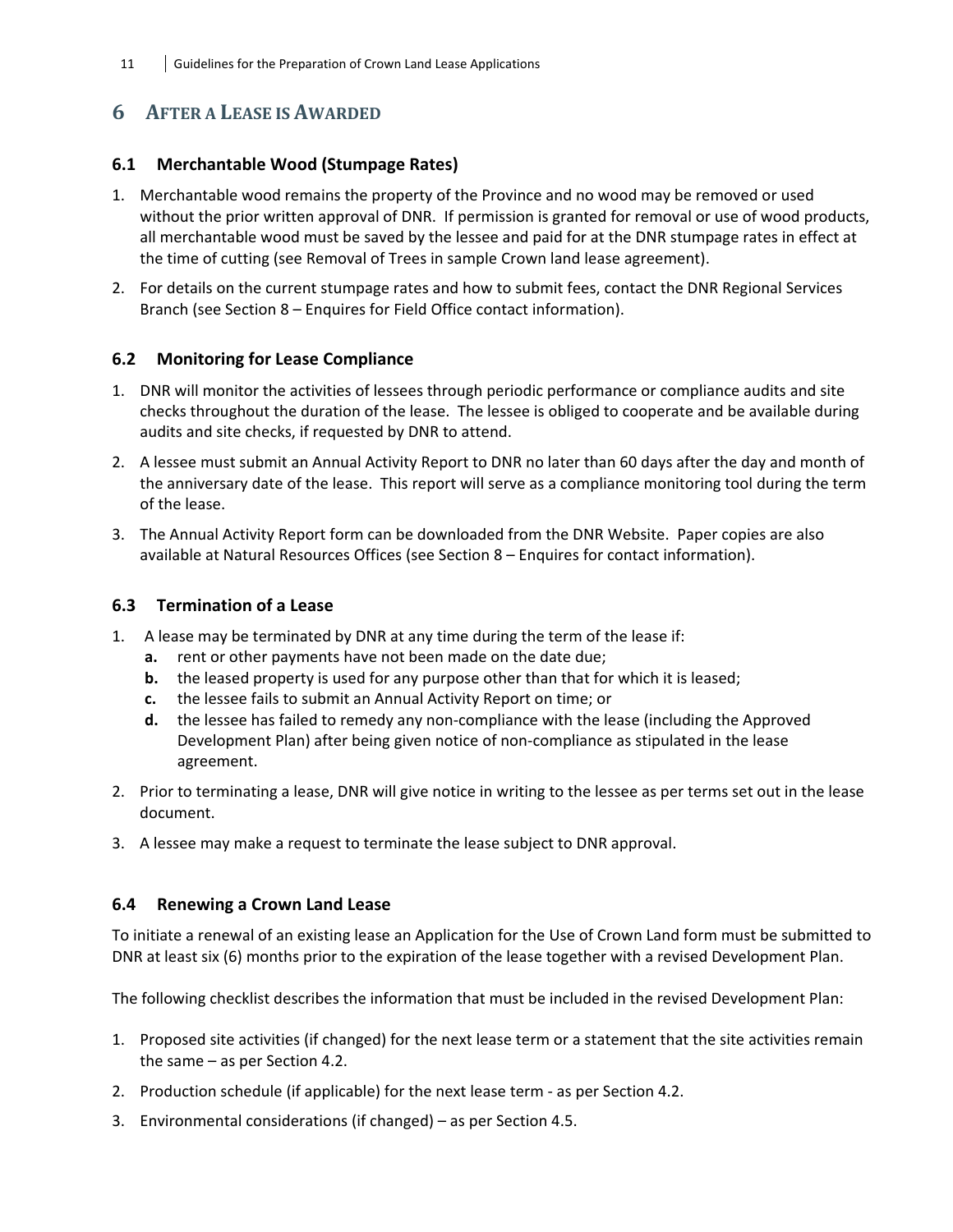- 12 **Guidelines for the Preparation of Crown Land Lease Applications**
- 4. Site reclamation (if changed) as per Section 4.6.
- 5. Revised illustrations (if required) which show the proposed activities, including any construction planned for the additional lease term ‐ as per Section 4.7.

#### **6.5 Transfer of a Lease**

- 1. Assignment or transfer of a lease to another party requires the prior written consent of the Minister or delegate.
- 2. The executed lease agreement will set out the requirements and conditions under which a lease may be transferred or assigned.

# **7 FREEDOM OF INFORMATION AND PROTECTION OF PRIVACY**

Applications and applicant information submitted to the Province become the property of the Province and are subject to the provisions of the Freedom of Information and Protection of Privacy Act (the Act). We do not disclose your information to third parties except with your express permission or as permitted by the Act.

# **8 ENQUIRIES**

Enquiries related to the interpretation and application of this document may be directed to:

Director, Land Administration Land Services Branch Department of Natural Resources PO Box 698 Halifax, Nova Scotia B3J 2T9

Phone: 902.424.4006

Locations of DNR Field Offices and contact information can be found in the department directory located on the DNR website.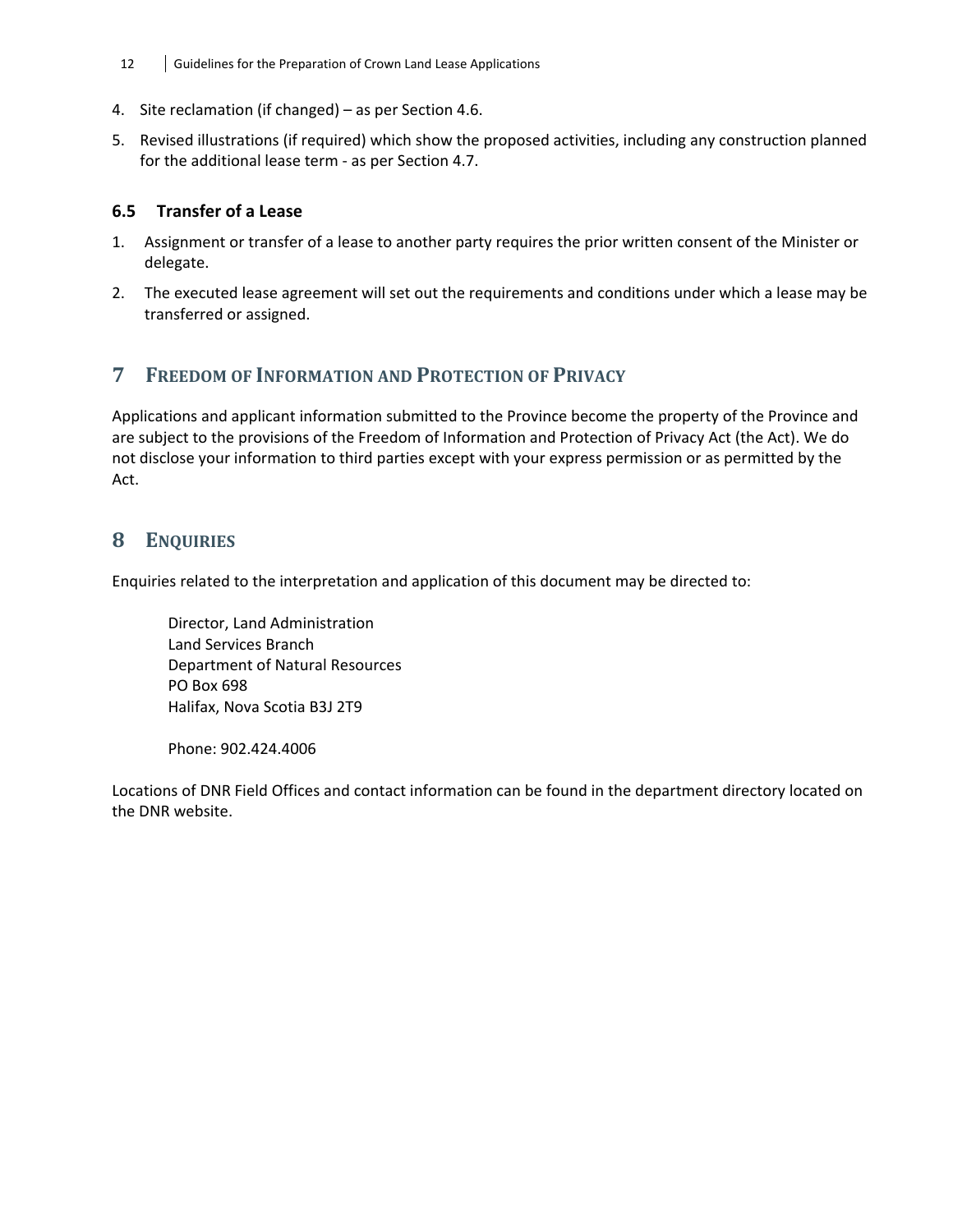# **APPENDIX A – DEFINITIONS**

**Applicant:** A person, company or organization who applies for a Crown land lease through a public tendering process or through the application process.

**Comfort Letter:** A document that Applicants may request from the Land Services Branch confirming that the department has received a complete application and is currently reviewing the request to enter into a lease.

**Crown land:** Means all or any part of land under the administration and control of the Minister of Natural Resources as defined in the *Crown Lands Act* and the *Beaches Act*, including freshwater submerged areas.

**Director of Land Administration Division:** The person responsible for overseeing the administration of Crown land lease requests.

**Director of Surveys:** The person appointed pursuant to the *Crown Lands Act* as responsible for overseeing the surveying and management of the boundaries of Crown land.

**DNR:** The Department of Natural Resources.

**Executive Council:** The Provincial cabinet exercises the formal executive powers of the Crown. Its formal actions are those of the Governor‐in‐Council (GIC) and its recorded decisions are Orders‐in‐Council (OICs).

**Integrated Resource Management or IRM:** A process to provide specialized program knowledge to the department's land use planning and decision‐making processes. IRM coordinates resource use so that long term sustainable benefits are optimized and conflicts among users are minimized. IRM includes planning for minerals, forests, recreation, wilderness, energy, wildlife, parks, biodiversity and Crown land administration.

**Land Administration Division:** A division of the Land Services Branch of the Department of Natural Resources that is responsible for the acquisition, leasing and disposal of non‐forestry related interests in Crown lands.

**Lessee:** The holder of a lease.

**Letter of Authority:** An interim authority that allows applicants for a lease to perform certain activities on Crown land and can include activities such as testing whether a project is feasible.

**Minister:** The Minister of Natural Resources or his or her authorized designate with respect to the administration of any portion of this policy.

**Province:** The Province of Nova Scotia.

**Regional Services Branch:** A branch of the Department of Natural Resources that is responsible for the day to day management of Crown land and delivers department programs and services through an extensive network of field offices. These programs and services include land administration, forest management, surveys, extension and education, enforcement and hunter safety, wildfire prevention, monitoring of forest insects and diseases, operation and maintenance of Provincial Parks, and resource conservation.

**Submerged Crown land:** The Province of Nova Scotia considers submerged land extending from the coastline of the Province to the edge of the continental shelf or to the border of another jurisdiction to be provincial Crown land, unless it has been sold by way of provincial or federal grant or it is considered to be a federal public harbour. Under the *Crown Lands Act*, the Minister of Natural Resources is responsible for Crown lands, including submerged Crown land. The landward boundary of coastal land owned by the Province begins at the ordinary high water mark on the shore – generally where plants and vegetation begin to be visible and the beach is not impacted by the water.